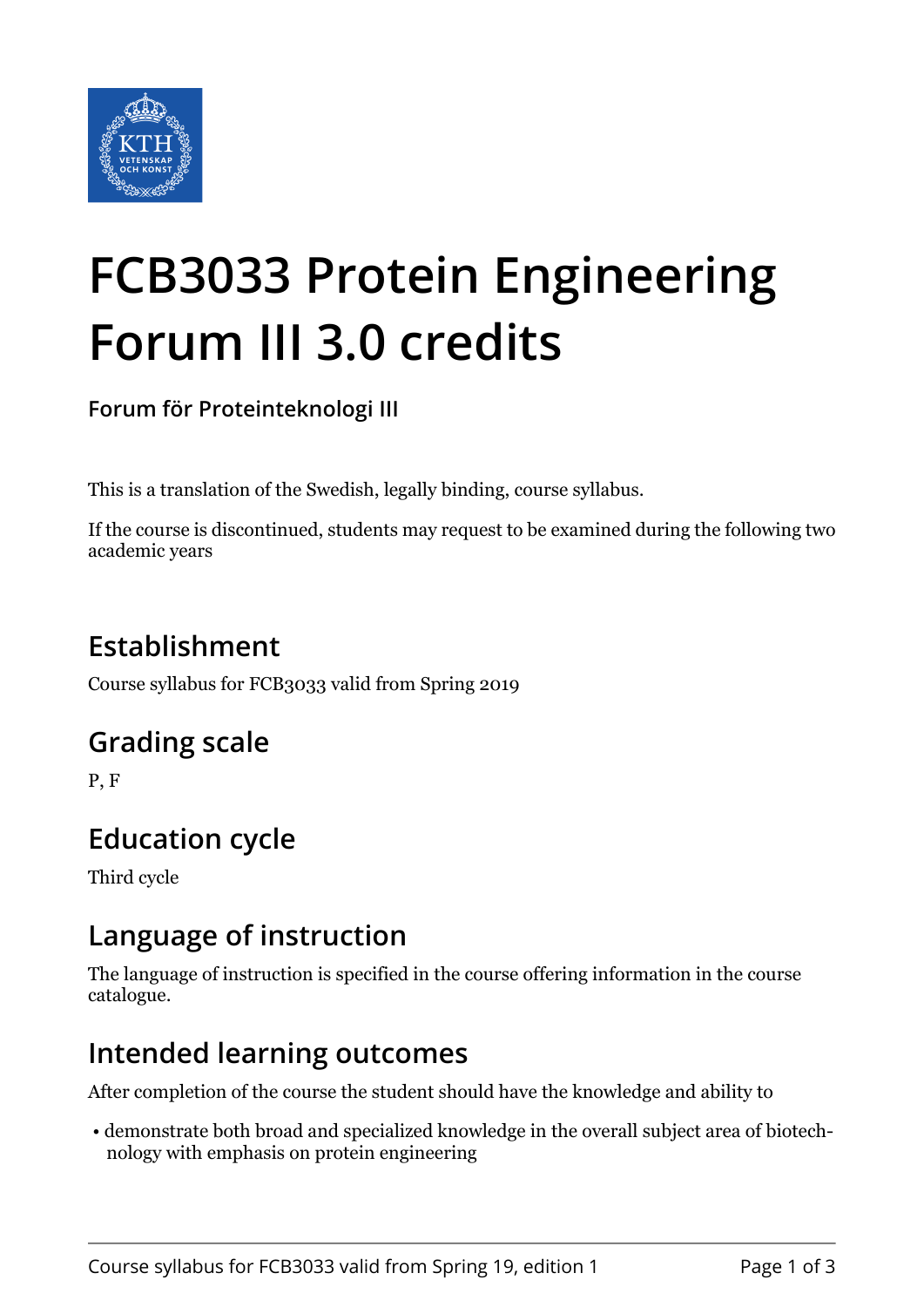- demonstrate the ability to present pedagogically, critically examine and discuss the scientific work of others in the subject of biotechnology, with an emphasis on research in protein engineering
- demonstrate the ability to acquire knowledge of academic authorship and the international scientific publishing landscape with relevance to the scientific focus area of the course
- demonstrate the ability to identify, discuss and reflect on ethics and sustainability aspects in the research that is discussed within the framework of the scientific focus area of the course

### **Course contents**

Seminar course that comprises about 80 full-time study hours. For each seminar session, one to two hours are allotted for presentation and subsequent group discussion. The remaining study time is allocated for preparations. Prior to each session, one of the participants is assigned the role of chairperson. The chairperson is responsible for preparing a literature assignment on protein engineering to be presented at the seminar session. Well in advance of the seminar, the literature should be distributed to the other participants for reading and preparation of discussion points. During each session, one participant is appointed secretary with responsibility for summarizing in writing the key messages from the presentation and the subsequent discussion. The course is the third of four courses in a seminar series.

## **Specific prerequisites**

Eligible for studies at the third-cycle level.

#### **Course literature**

Literature in the form of published articles is assigned separately for each individual seminar session.

#### **Examination**

• DEL1 - Participation, 3.0 credits, grading scale: P, F

Based on recommendation from KTH's coordinator for disabilities, the examiner will decide how to adapt an examination for students with documented disability.

The examiner may apply another examination format when re-examining individual students.

Grading criteria are specified in the course PM.

## **Other requirements for final grade**